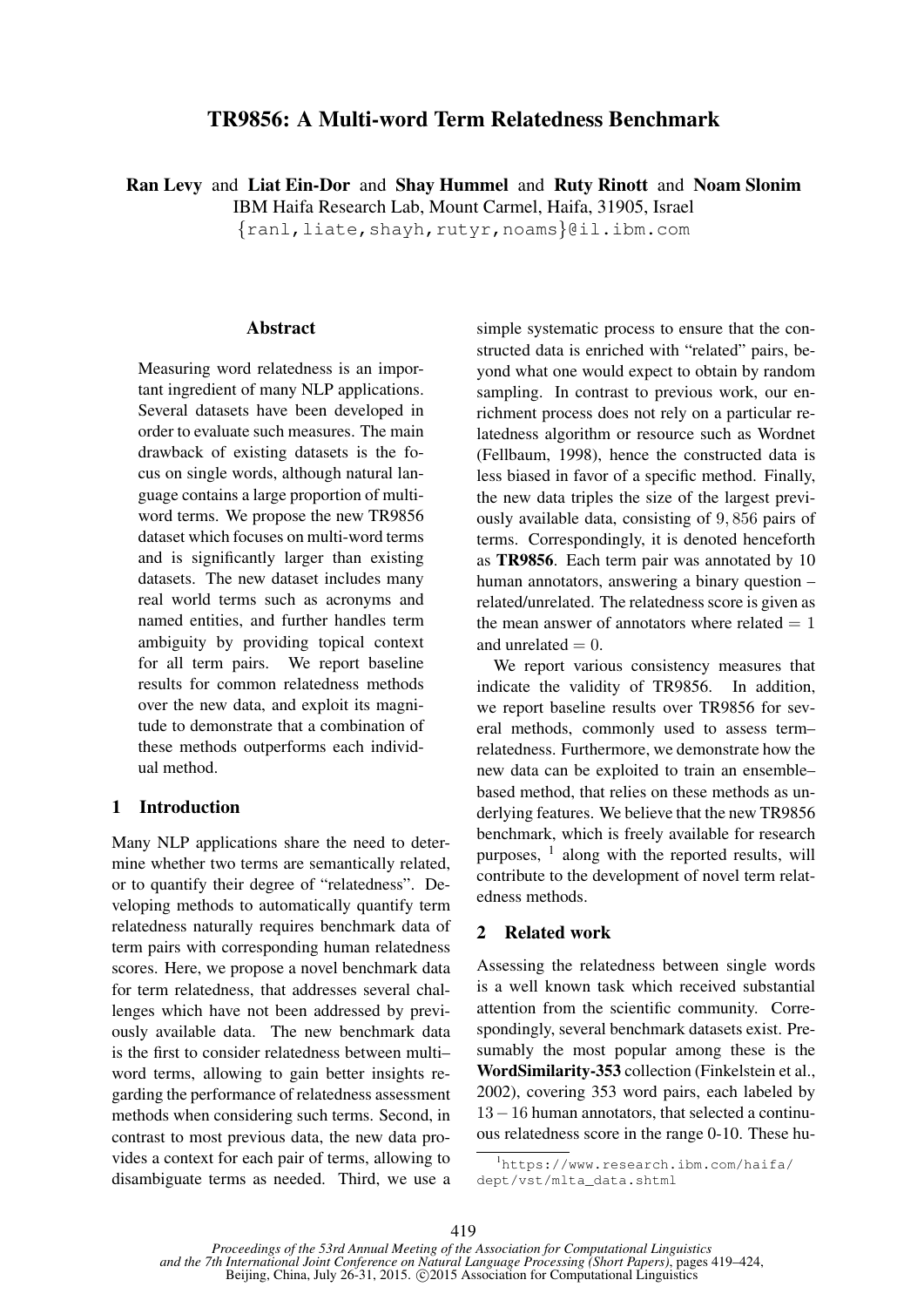man results were averaged, to obtain a relatedness score for each pair. Other relatively small datasets include (Radinsky et al., 2011; Halawi et al., 2012; Hill et al., 2014).

A larger dataset is Stanford's Contextual Word Similarities dataset, denoted SCWS (Huang et al., 2012) with 2,003 word pairs, where each word appears in the context of a specific sentence. The authors rely on Wordnet (Fellbaum, 1998) for choosing a diverse set of words as well as to enrich the dataset with related pairs. A more recent dataset, denoted MEN (Bruni et al., 2014) consists of 3,000 word pairs, where a specific relatedness measure was used to enrich the data with related pairs. Thus, these two larger datasets are potentially biased in favor of the relatedness algorithm or lexical resource used in their development. TR9856 is much larger and potentially less biased than all these previously available data. Hence, it allows to draw more reliable conclusions regarding the quality and characteristics of examined methods. Moreover, it opens the door for developing term relatedness methods within the supervised machine learning paradigm as we demonstrate in Section 5.2.

It is also worth mentioning the existence of related datasets, constructed with more specific NLP tasks in mind. For examples, datasets constructed to assess lexical entailment (Mirkin et al., 2009) and lexical substitution (McCarthy and Navigli, 2009; Kremer et al., 2014; Biemann, 2013) methods. However, the focus of the current work is on the more general notion of term–relatedness, which seems to go beyond these more concrete relations. For example, the words *whale* and *ocean* are related, but are not similar, do not entail one another, and can not properly substitute one another in a given text.

# 3 Dataset generation methodology

In constructing the TR9856 data we aimed to address the following issues: (i) include terms that involve more than a single word; (ii) disambiguate terms, as needed; (iii) have a relatively high fraction of "related" term pairs; (iv) focus on terms that are relatively common as opposed to esoteric terms; (v) generate a relatively large benchmark data. To achieve these goals we defined and followed a systematic and reproducible protocol, which is described next. The complete details are included in the data release notes.

### 3.1 Defining topics and articles of interest

We start by observing that framing the relatedness question within a pre-specified context may simplify the task for humans and machines alike, in particular since the correct sense of ambiguous terms can be identified. Correspondingly, we focus on 47 topics selected from Debatabase 2 . For each topic, 5 human annotators searched Wikipedia for relevant articles as done in (Aharoni et al., 2014). All articles returned by the annotators – an average of 21 articles per topic – were considered in the following steps. The expectation was that articles associated with a particular topic will be enriched with terms related to that topic, hence with terms related to one another.

#### 3.2 Identifying dominant terms per topic

In order to create a set of terms related to a topic of interest, we used the Hyper-geometric (HG) test. Specifically, given the number of sentences in the union of articles identified for all topics; the number of sentences in the articles identified for a specific topic, i.e., in the *topic articles*; the total number of sentences that include a particular term,  $t$ ; and the number of sentences *within the topic articles*, that include  $t$ , denoted  $x$ ; we use the HG test to assess the probability p, to observe  $\geq x$ occurrences of t within sentences selected at random out of the total population of sentences. The smaller  $p$  is, the higher our confidence that  $t$  is related to the examined topic. Using this approach, for each topic we identify all  $n$ –gram terms, with  $n = 1, 2, 3$ , with a p-value  $\leq 0.05$ , after applying Bonfferroni correction. We refer to this collection of n–gram terms as the *topic lexicon* and refer to  $n$ –gram terms as  $n$ –terms.

## 3.3 Selecting pairs for annotation

For each topic, we define  $S_{def}$  as the set of manually identified terms mentioned in the topic definition. E.g., for the topic "The use of performance enhancing drugs in professional sports should be permitted",  $S_{def} = \{$ "performance enhancing drugs", "professional sports" }. Given the topic lexicon, we anticipate that terms with a small p–value will be highly related to terms in  $S_{def}$ . Hence, we define  $S_{top,n}$  to include the top 10 *n*– terms in the topic lexicon, and add to the dataset all pairs in  $S_{def} \times S_{top,n}$  for  $n = 1, 2, 3$ . Similarly, we define  $S_{misc,n}$  to include an additional set of 10

<sup>2</sup>http://idebate.org/debatabase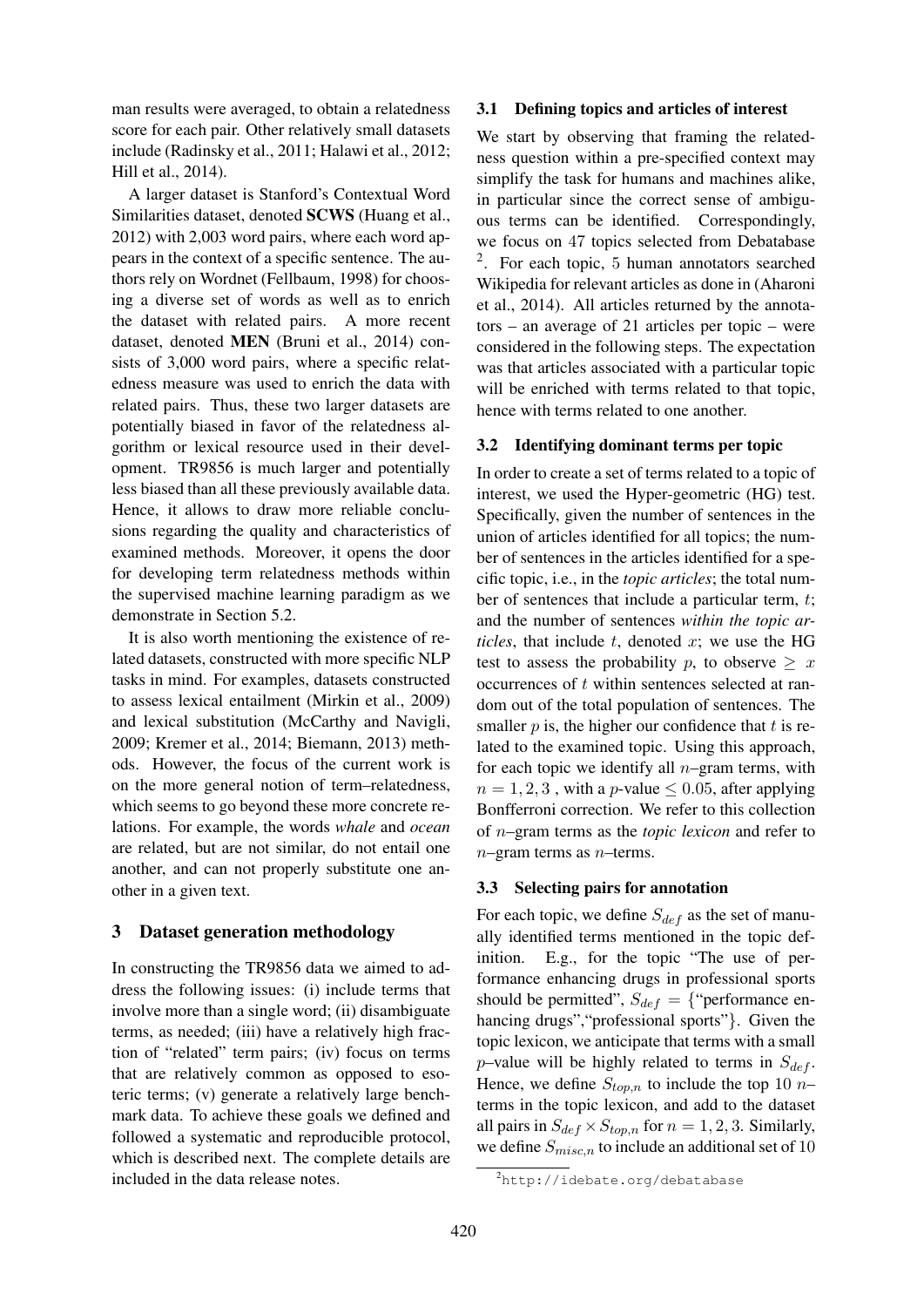$n$ –terms, selected at random from the remaining terms in the topic lexicon, and add to the dataset all pairs in  $S_{def} \times S_{misc,n}$ . We expect that the average relatedness observed for these pairs will be somewhat lower. Finally, we add to the dataset  $60 \cdot |S_{def}|$  pairs – i.e., the same number of pairs selected in the two previous steps – selected at random from  $\cup_{n,m} S_{top,n} \times S_{misc,m}$ . We expect that the average relatedness observed for this last set of pairs will be even lower.

## 3.4 Relatedness labeling guidelines

Each annotator was asked to mark a pair of terms as "related", if she/he believes there is an immediate associative connection between them, and as "unrelated" otherwise. Although "relatedness" is clearly a vague notion, in accord with previous work – e.g., (Finkelstein et al., 2002), we assumed that human judgments relying on simple intuition will nevertheless provide reliable and reproducible estimates. As discussed in section 4, our results confirm this assumption.

The annotators were further instructed to consider antonyms as related, and to use resources such as Wikipedia to confirm their understanding regarding terms they are less familiar with. Finally, the annotators were asked to disambiguate terms as needed, based on the pair's associated topic. The complete labeling guidelines are available as part of the data release.

We note that in previous work, given a pair of words, the annotators were typically asked to determine a relatedness score within the range of 0 to 10. Here, we took a simpler approach, asking the annotators to answer a binary related/unrelated question. To confirm that this approach yields similar results to previous work we asked 10 annotators to re-label the WS353 data using our guidelines – except for the context part. Comparing the mean binary score obtained via this re-labeling to the original scores provided for these data we observe a Spearman correlation of 0.87, suggesting that both approaches yield fairly similar results.

# 4 The TR9856 data – details and validation

The procedure described above led to a collection of 9, 856 pairs of terms, each associated with one out of the 47 examined topics. Out of these pairs, 1, 489 were comprised of single word terms (SWT) and 8, 367 were comprised of at least one

multi-word term (MWT). Each pair was labeled by 10 annotators that worked independently. The binary answers of the annotators were averaged, yielding a relatedness score between  $0$  to  $1 -$  denoted henceforth as the *data score*.

Using the notations above, pairs from  $S_{def}$   $\times$  $S_{top,n}$  had an average data score of 0.66; pairs from  $S_{def} \times S_{misc,n}$  had an average data score of 0.51; and pairs from  $S_{top,n} \times S_{miss,m}$  had an average relatedness score of 0.41. These results suggest that the intuition behind the pair selection procedure described in Section 3.3 is correct. We further notice that 31% of the labeled pairs had a relatedness score  $\geq 0.8$ , and 33% of the pairs had a relatedness score  $\leq 0.2$ , suggesting the constructed data indeed includes a relatively high fraction of pairs with related terms, as planned.

To evaluate annotator agreement we followed (Halawi et al., 2012; Snow et al., 2008) and divided the annotators into two equally sized groups and measured the correlation between the results of each group. The largest subset of pairs for which the same 10 annotators labeled all pairs contained roughly 2,900 pairs. On this subset, we considered all possible splits of the annotators to groups of size 5, and for each split measured the correlation of the relatedness scores obtained by the two groups. The average Pearson correlation was 0.80. These results indicate that in spite of the admitted vagueness of the task, the average annotation score obtained by different sets of annotators is relatively stable and consistent.

Several examples of term pairs and their corresponding dataset scores are given in Table 1. Note that the first pair includes an acronym – *wipo* – which the annotators are expected to resolve to *World Intellectual Property Organization*.

## 4.1 Transitivity analysis

Another way to evaluate the quality and consistency of a term relatedness dataset is by measuring the transitivity of its relatedness scores. Given a triplet of term pairs  $(a, b)$ ,  $(b, c)$  and  $(a, c)$ , the transitivity rule implies that if  $a$  is related to  $b$ , and  $b$  is related to  $c$  then  $a$  is related to  $c$ . Using this rule, transitivity can be measured by computing the relative fraction of pair triplets fulfilling it. Note that this analysis can be applied only if all the three pairs exist in the data. Here, we used the following intuitive transitivity measure: let  $(a, b)$ ,  $(b, c)$ , and  $(a, c)$ , be a triplet of term pairs in the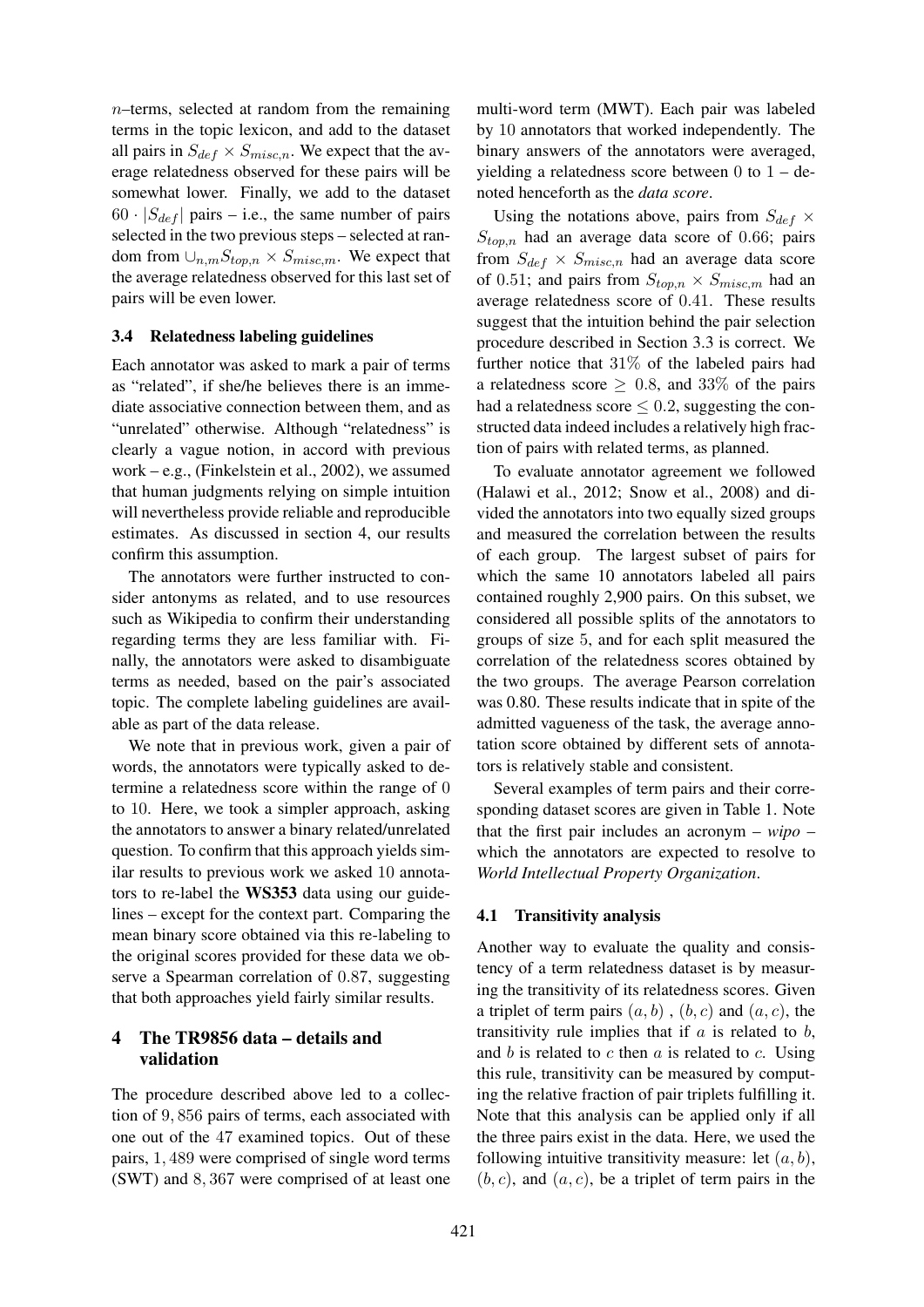| Term 1        | Term 2        | Score |
|---------------|---------------|-------|
| copyright     | wipo          | 1.0   |
| grand theft   | violent video | 1.0   |
| auto          | games         |       |
| video games   | violent video | 0.7   |
| sales         | games         |       |
| civil rights  | affirmative   | 0.6   |
|               | action        |       |
| rights        | public prop-  | 0.5   |
|               | erty          |       |
| nation of is- | affirmative   | 0.1   |
| lam           | action        |       |
| racial        | sex discrimi- | 0.1   |
|               | nation        |       |

Table 1: Examples of pairs of terms and their associated dataset scores.

dataset, and let  $R_1$ ,  $R_2$ , and  $R_3$  be their relatedness scores, respectively. Then, for high values of  $R_2$ ,  $R_1$  is expected to be close to  $R_3$ . More specifically, on average,  $|R_3 - R_1|$  is expected to decrease with  $R_2$ . Figure 1 shows that this behavior indeed takes place in our dataset. The p-value of the correlation between  $mean(|R_3 - R_1|)$  and  $R_2$  is  $\approx 1e - 10$ . Nevertheless, the curves of the WS353 data (both with the original labeling and with our labeling) do not show this behavior, probably due to the very few triplet term pairs existing in these data, resulting with a very poor statistics. Besides validating the transitivity behavior, these results emphasize the advantage of the relatively dense TR9856 data, in providing sufficient statistics for performing this type of analysis.



Figure 1:  $mean(|R_3 - R_1|)$  vs.  $R_2$ .

#### 5 Results for existing techniques

To demonstrate the usability of the new TR9856 data, we present baseline results of commonly used methods that can be exploited to predict term relatedness, including ESA (Gabrilovich and Markovitch, 2007), Word2Vec (W2V) (Mikolov et al., 2013) and first–order positive PMI (PMI) (Church and Hanks, 1990). To handle MWTs, we used summation on the vector representations of W2V and ESA. For PMI, we tokenized each MWT and averaged the PMI of all possible single–word pairs. For all these methods we used the March 2015 Wikipedia dump and a relatively standard configuration of the relevant parameters. In addition, we report results for an ensemble of these methods using 10-fold cross validation.

#### 5.1 Evaluation measures

Previous experiments on WS353 and other datasets reported Spearman Correlation  $(\rho)$  between the algorithm predicted scores and the ground–truth relatedness scores. Here, we also report Pearson Correlation (r) results and demonstrate that the top performing algorithm becomes the worst performing algorithm when switching between these two correlation measures. In addition, we note that a correlation measure gives equal weight to all pairs in the dataset. However, in some NLP applications it is more important to properly distinguish related pairs from unrelated ones. Correspondingly, we also report results when considering the problem as a binary classification problem, aiming to distinguish pairs with a relatedness score  $\geq 0.8$  from pairs with a relatedness score  $\leq 0.2$ .

#### 5.2 Correlation results

The results of the examined methods are summarized in Table 2. Note that these methods are not designed for multi-word terms, and further do not exploit the topic associated with each pair for disambiguation. The results show that all methods are comparable except for ESA in terms of Pearson correlation, which is much lower. This suggest that ESA scores are not well scaled, a property that might affect applications using ESA as a feature.

Next, we exploit the relatively large size of TR9856 to demonstrate the potential for using supervised machine learning methods. Specifically, we trained a simple linear regression using the baseline methods as features, along with a *token*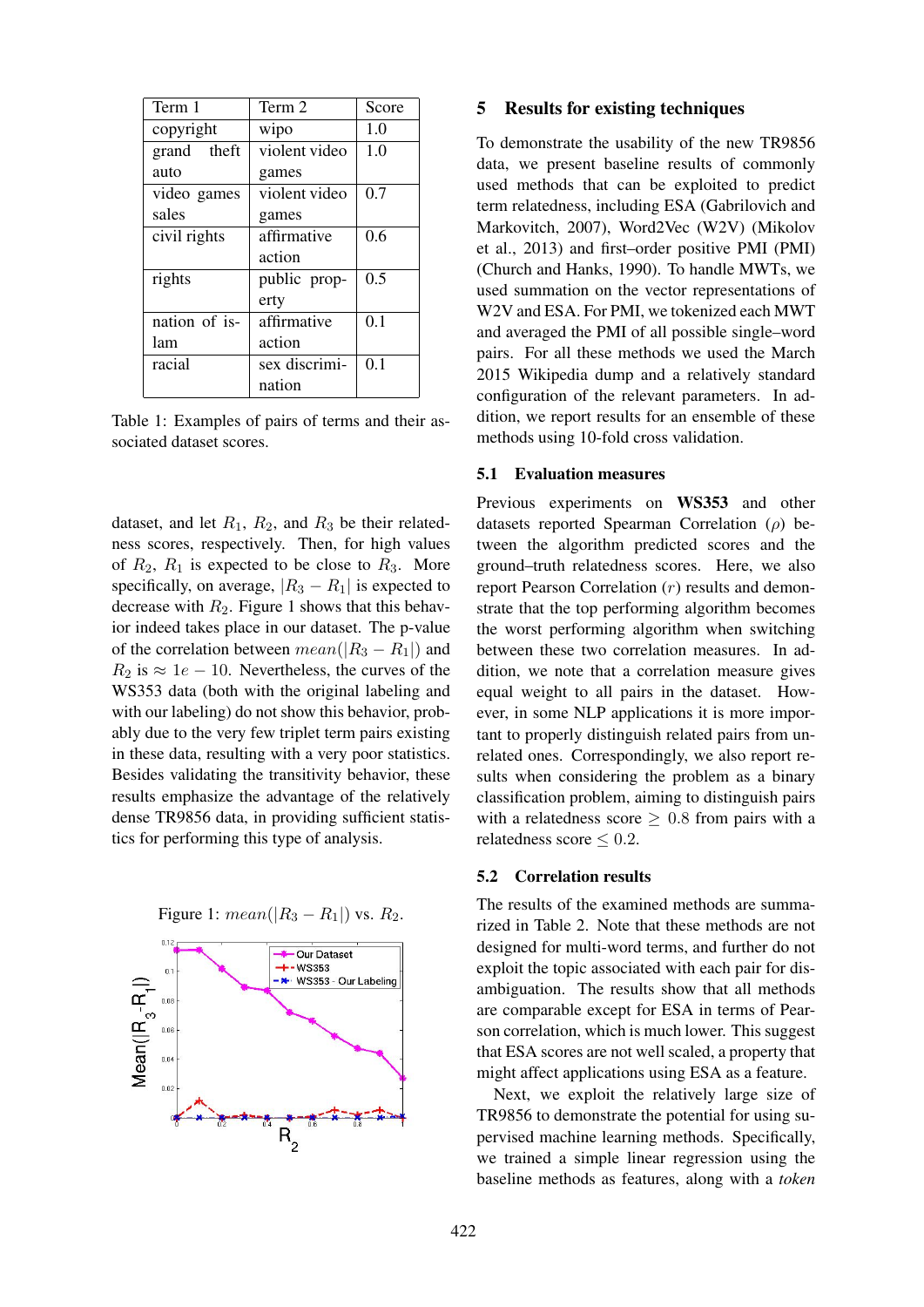| Method |      | ()   |
|--------|------|------|
| ESA    | 0.43 | 0.59 |
| W2V    | 0.57 | 0.56 |
| PMI    | 0.55 | 0.58 |

Table 2: Baseline results for common methods.

*length* feature, that counts the combined number of tokens per pair, in a 10-fold cross validation setup. The resulting model outperforms all individual methods, as depicted in Table 3.

| Method     |      | $\rho$ |
|------------|------|--------|
| ESA        | 0.43 | 0.59   |
| W2V        | 0.57 | 0.56   |
| <b>PMI</b> | 0.55 | 0.58   |
| Lin. Reg.  | 0.62 | 0.63   |

Table 3: Mean results over 10-fold cross validation.

### 5.3 Single words vs. multi-words

To better understand the impact of MWTs, we divided the data into two subsets. If both terms are SWTs the pair was assigned to the SWP subset; otherwise it was assigned to the MWP subset. The SWP subset included 1, 489 pairs and the MWP subset comprised of 8, 367 pairs. The experiment in subsection 5.2 was repeated for each subset. The results are summarized in Table 4. Except for the Pearson correlation results of ESA, for all methods we observe lower performance over the MWP subset, suggesting that assessing term– relatedness is indeed more difficult when MWTs are involved.

| Method           | r          |            |            |            |
|------------------|------------|------------|------------|------------|
|                  | <b>SWP</b> | <b>MWP</b> | <b>SWP</b> | <b>MWP</b> |
| <b>ESA</b>       | 0.41       | 0.43       | 0.63       | 0.58       |
| W <sub>2</sub> V | 0.62       | 0.55       | 0.58       | 0.55       |
| <b>PMI</b>       | 0.63       | 0.55       | 0.63       | 0.59       |

Table 4: Baseline results for SWP vs. MWP.

### 5.4 Binary classification results

We turn the task into binary classification task by considering the 3, 090 pairs with a data score  $> 0.8$  as positive examples, and the 3, 245 pairs with a data score  $\leq 0.2$  as negative examples. We use a 10-fold cross validation to choose an optimal threshold for the baseline methods as well as to learn a Logistic Regression (LR) classifier, that further used the token length feature. Again, the resulting model outperforms all individual methods, as indicated in Table 5.

| Method     | Mean Error |
|------------|------------|
| <b>ESA</b> | 0.19       |
| W2V        | 0.22       |
| <b>PMI</b> | 0.21       |
| Log. Reg.  | 0.18       |

Table 5: Binary classification results.

# 6 Discussion

The new TR9856 dataset has several important advantages compared to previous datasets. Most importantly – it is the first dataset to consider the relatedness between multi–word terms; ambiguous terms can be resolved using a pre–specified context; and the data itself is much larger than previously available data, enabling to draw more reliable conclusions, and to develop supervised machine learning methods that exploit parts of the data for training and tuning.

The baseline results reported here for commonly used techniques provide initial intriguing insights. Table 4 suggests that the performance of specific methods may change substantially when considering pairs composed of unigrams vs. pairs in which at least one term is a MWT. Finally, our results demonstrate the potential of supervised–learning techniques to outperform individual methods, by using these methods as underlying features.

In future work we intend to further investigate the notion of term relatedness by manually labeling the type of the relation identified for highly related pairs. In addition, we intend to develop techniques that aim to exploit the context provided for each pair, and to consider the potential of more advanced – and in particular non–linear – supervised learning methods.

### Acknowledgments

The authors thank Ido Dagan and Mitesh Khapra for many helpful discussions.

## References

Ehud Aharoni, Anatoly Polnarov, Tamar Lavee, Daniel Hershcovich, Ran Levy, Ruty Rinott, Dan Gutfre